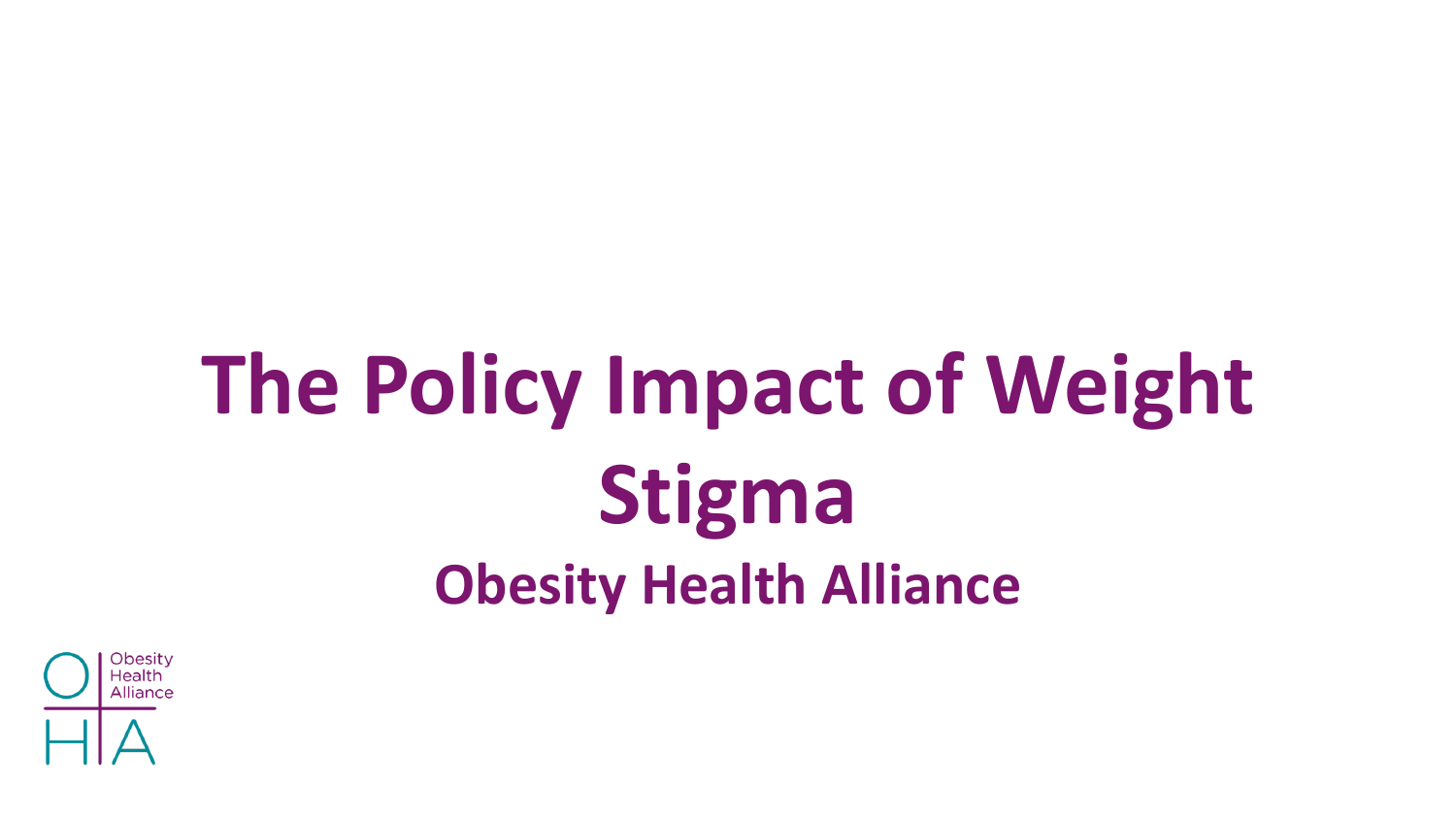

- 1991 First Government target for reducing obesity prevalence
- 1991-2021 14 Government obesity strategies, 689 policy recommendations
- Consistent focus on personal responsibility
- 2020 strategy first movement towards a structural approach to obesity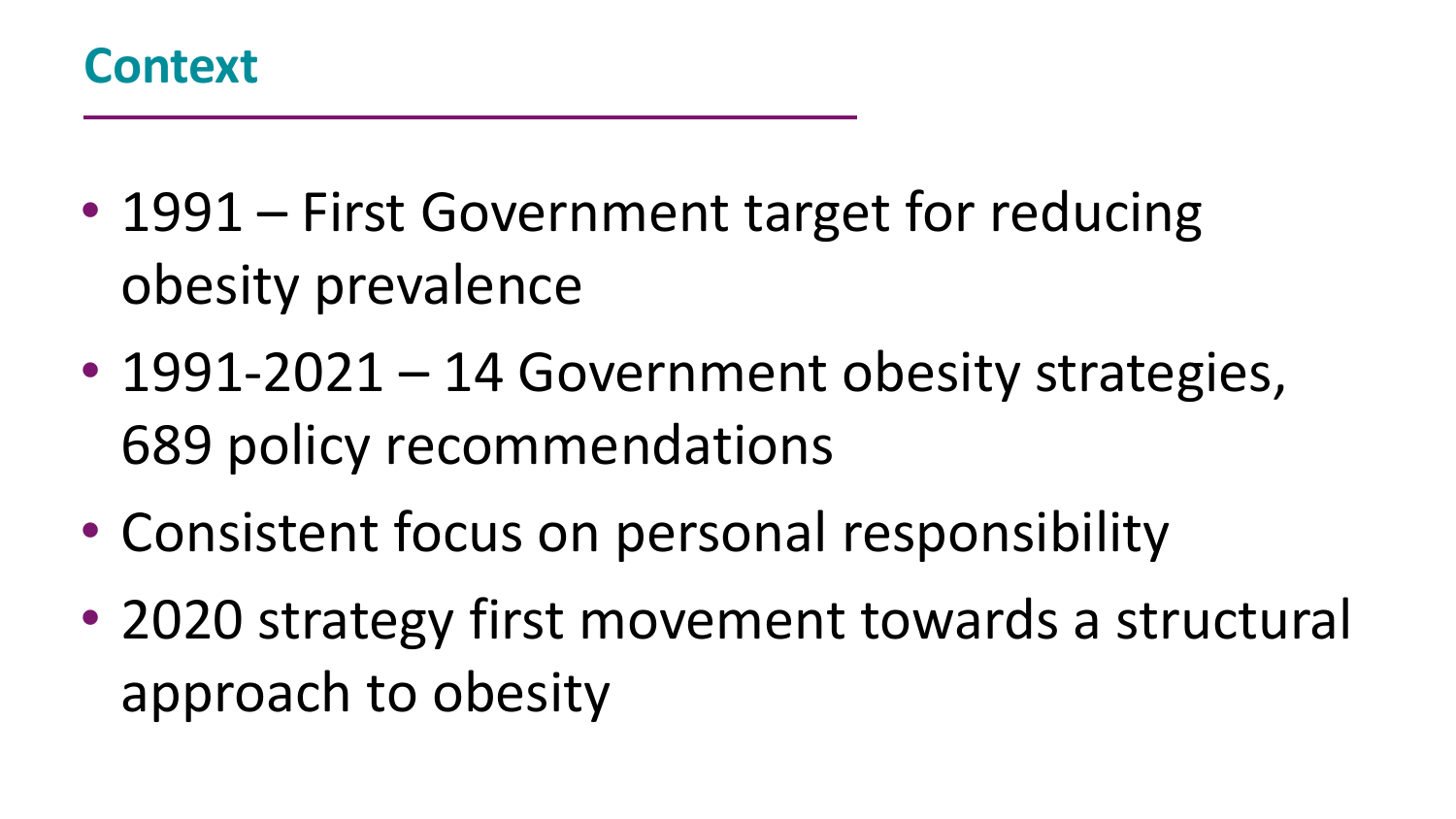"The assumption that our body weight is totally under our voluntary control goes against scientific evidence and results in public health policies that focus entirely on personal responsibility, incorrect messaging in the media and undermines access to evidence-based treatments that would improve the health of people living with obesity. Ending weight stigma is paramount, not only from a human rights and social justice standpoint but to advance the prevention and treatment of obesity."

- Professor Rachel Batterham,

Professor of Obesity, Diabetes & Endocrinology, University College London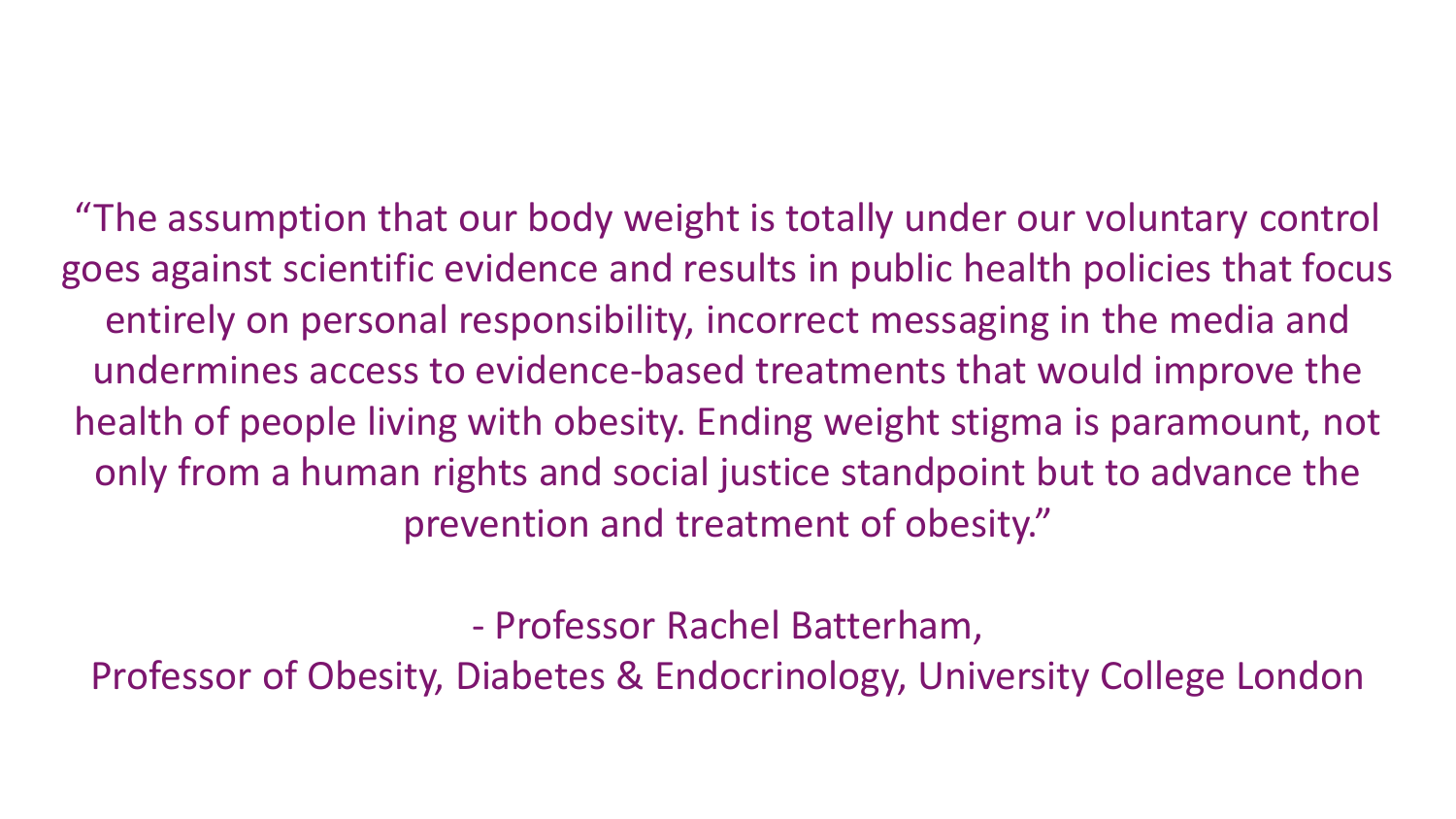- Growing policy/academic consensus of a structural & inequality lens
- Stigma is persistent in public attitudes, amongst policymakers and in the media
- Media role in perpetuating stigma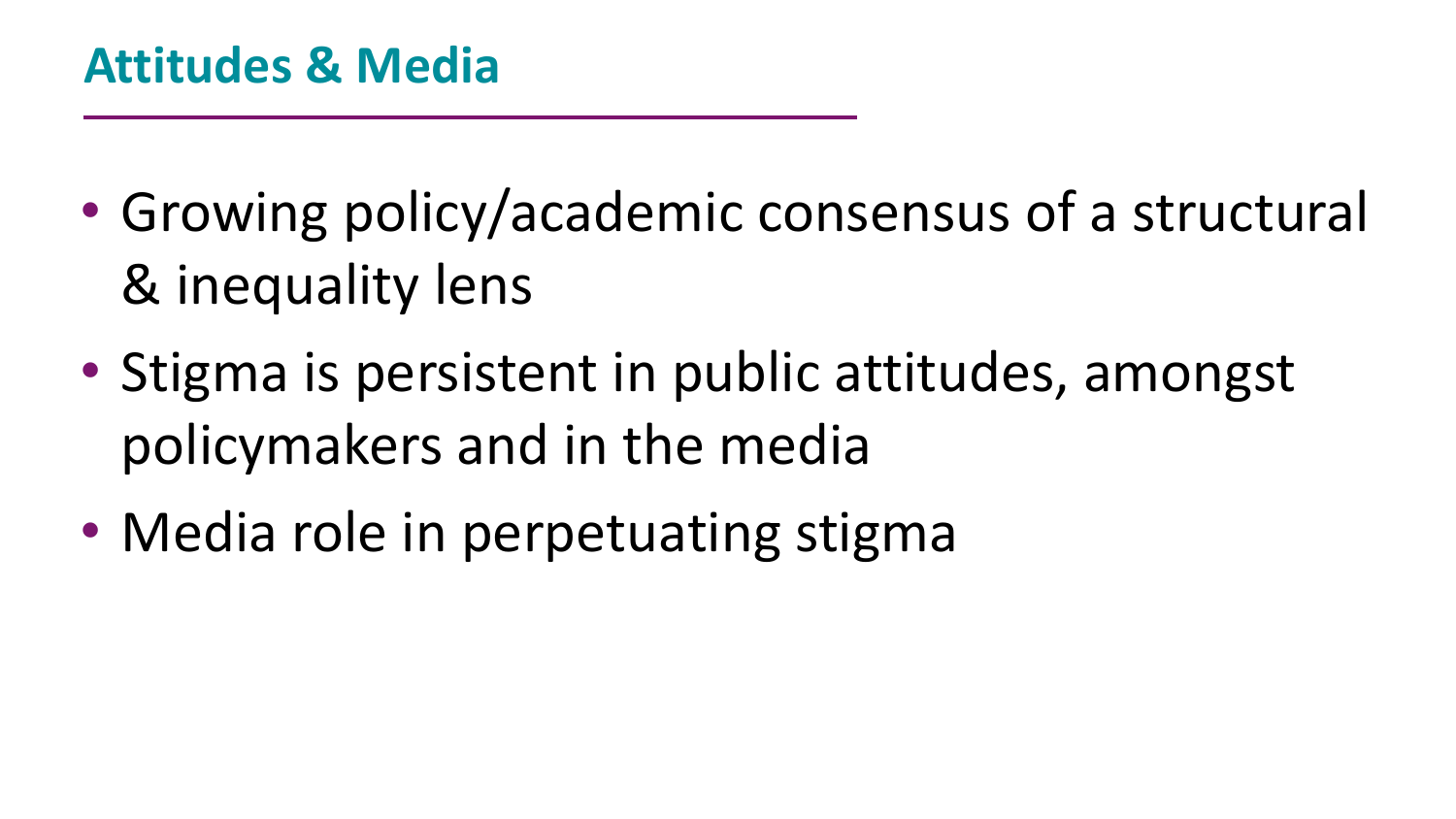- Misinformation & stigma encourage government policies based on personal responsibility
- Structural approaches discarded
- Underpins the cycle of ineffective government approaches to obesity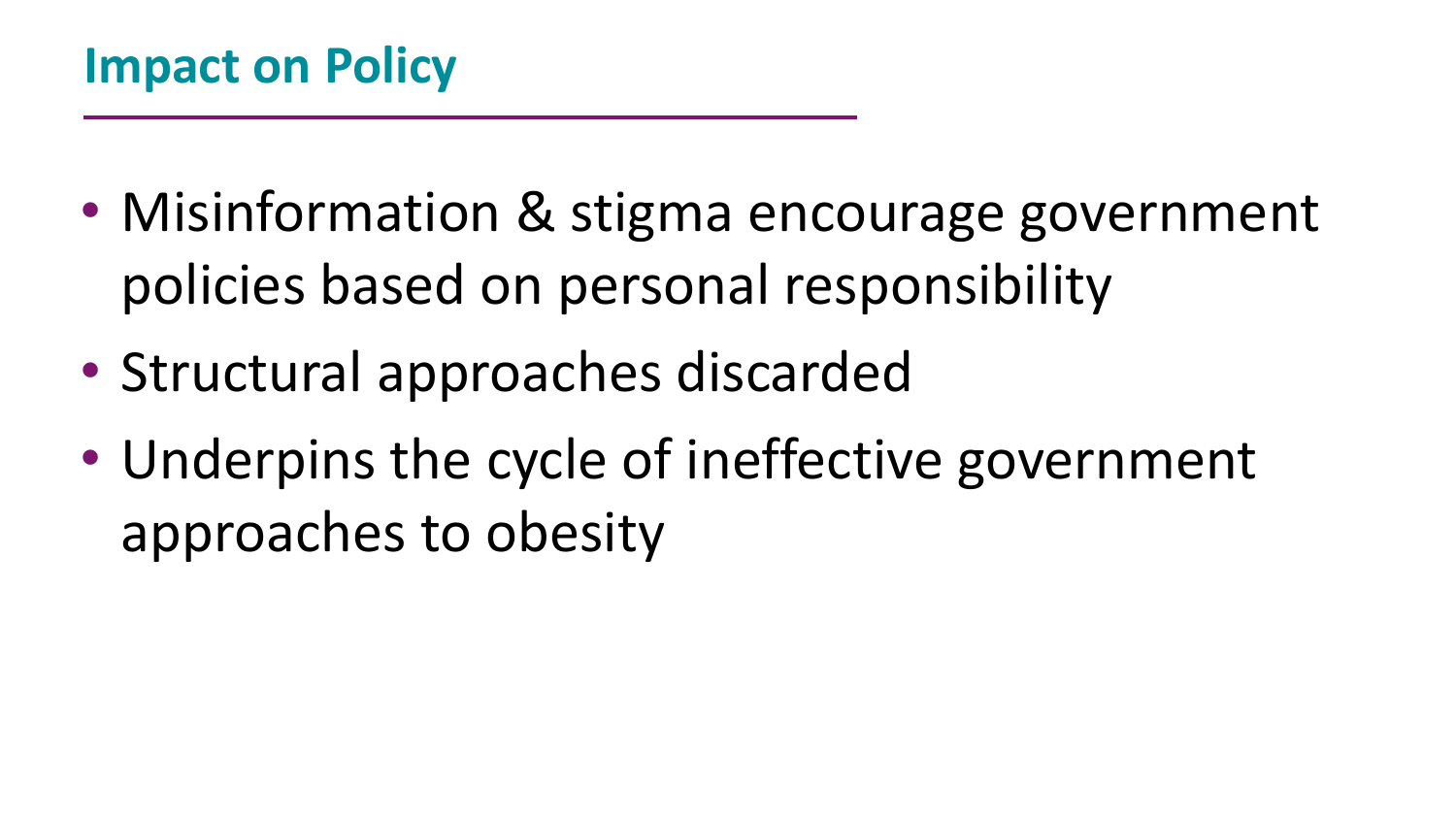Politics | Parliaments | Brexit

## Government should tell obese to eat less, says ex-minister Lord Robathan

© 21 October

 $\prec$ 



A Conservative ex-minister has urged the government to "tell people they must not eat so much" in an effort to stop them getting "grossly overweight".

Lord Robathan said the current anti-obesity strategy for England was not working and there had to be more emphasis on personal responsibility.

It should not be "socially acceptable" to be very overweight, he added.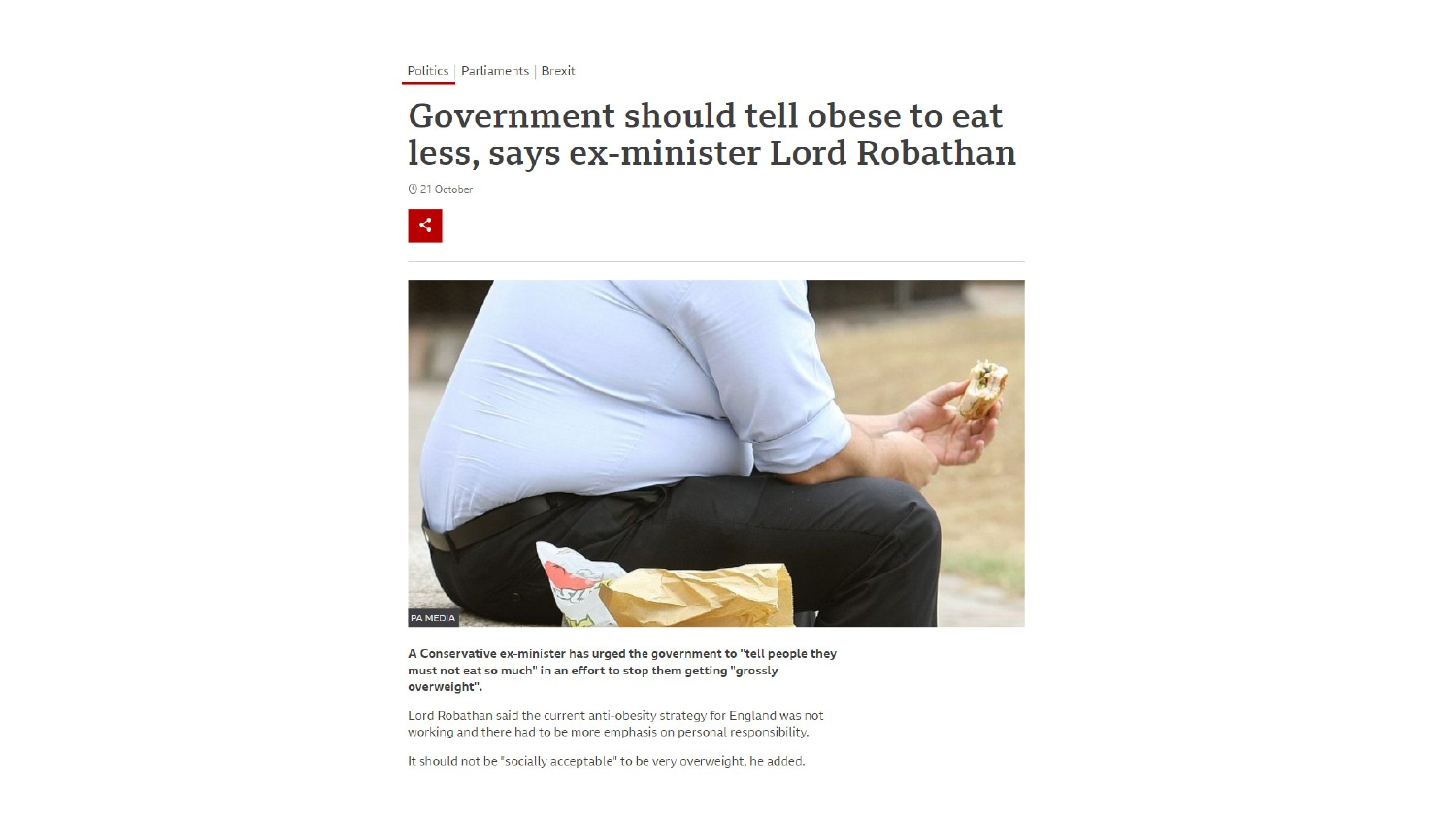- Impact on physical & mental health
- Employment discrimination & incomes
- Education & bullying
- Healthcare settings & access to care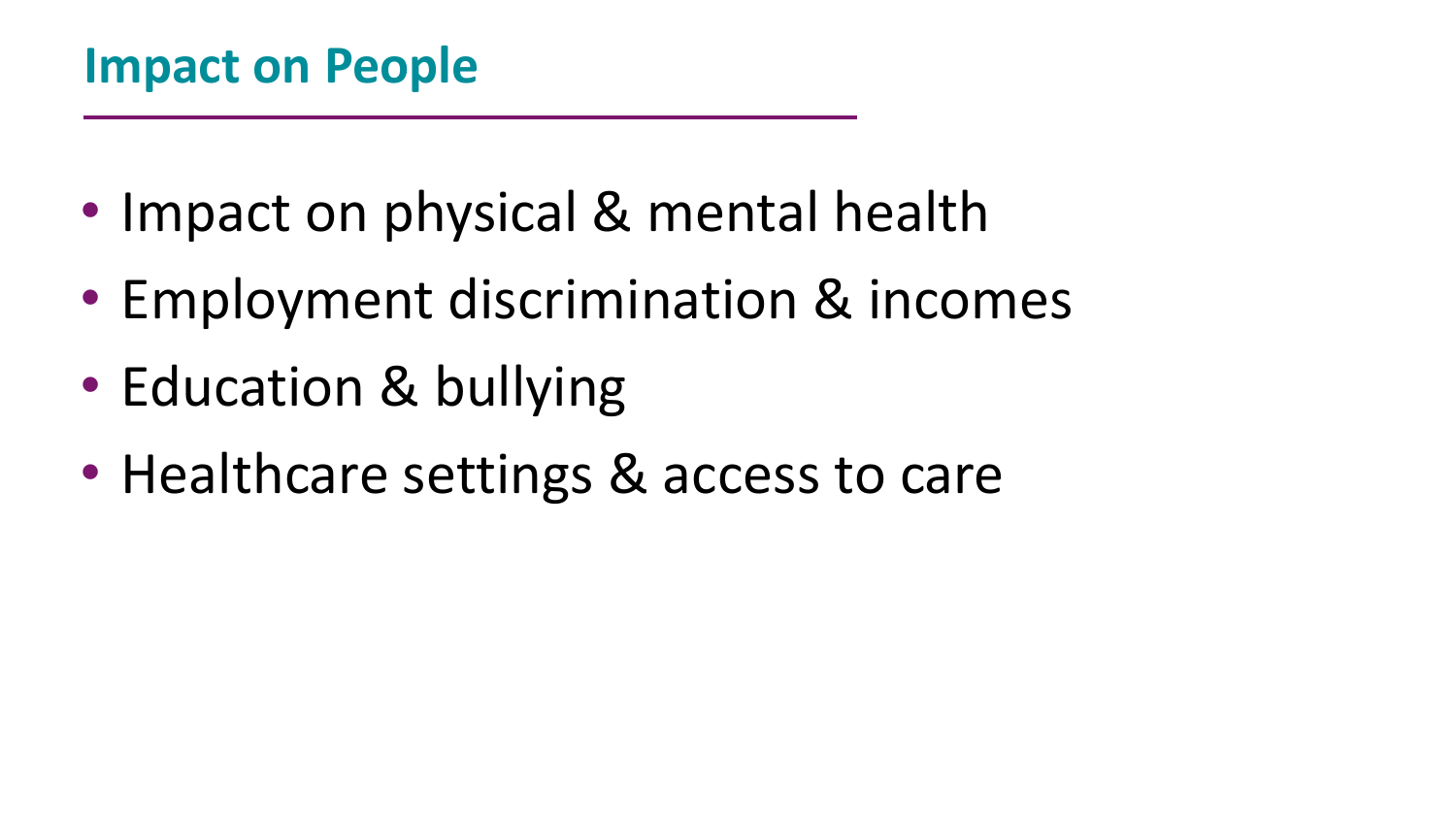- Growing acceptance that responsibility for obesity does not solely rest with individuals
- Government moving away from "eat less move more", taking-up more structural approaches to obesity